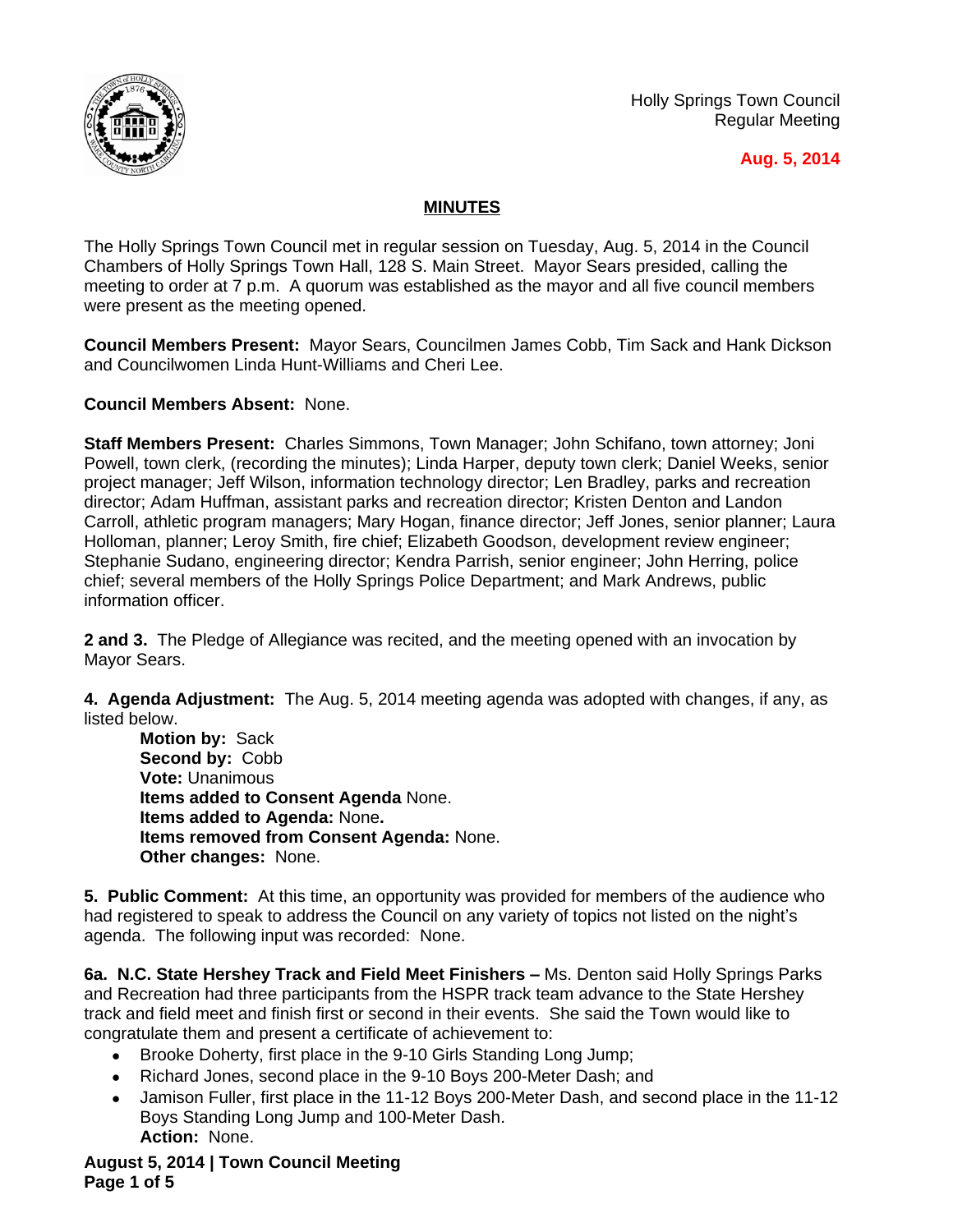**6b. Statewide Athletic Committee (SWAC) State Championship Baseball Team –** Mr. Carroll recognized the Holly Springs Parks and Recreation 15U All-Star baseball team for winning the Statewide Athletics Committee (SWAC) State Championship recently. He presented the team members and coaches with certificates of achievement from the Town Council to highlight this accomplishment.

Team members are Matthew Allen, Nicholas Bowman, Michael Brady, J.C. Epp, Charlie Fleischer, Andrew Molite, Dakota Olive, Ryan Powers, Tav Regan, David Trombley, Troy Vulpis and Evan Welty. They are coached by Coaches Tracy Welty, Mike Allen and Richard Powers **Action:** None.

**6c. Recognition of K-9 Diesel –** Chief Herring said that on July 10, 2014, the Holly Springs Police Department officially retired K-9 Diesel from active duty. Diesel has earned many accolades during his career, encompassing nearly a decade of service to the Town of Holly Springs. Chief Herring recognized Diesel and his handler, Officer Jimmy Price, for their years of dedicated service to our community. Upon retirement, Diesel will spend his retirement years at the home of Officer Price and his family.

**Action:** None.

**7a. Holly Springs Chamber of Commerce –** Holly Springs Chamber of Commerce Director LeeAnn Plumer reported on the Chamber's recent activities.

Ms. Plumer said the Chamber has 350 members; recently completed an economic development bus tour; hosted the state of the town and county presentation; and hosted a popular Taste of Holly Springs event at the Farmers Market. She also noted what the Chamber would be doing in the coming months, including community events and a leadership planning retreat.

**Action:** None.

**8a. Public Hearing: Rezoning Petition 14-REZ-08 –** Ms. Holloman said the Town has initiated a request to rezone various parcels totaling approximately 39.32 acres from R-30: Residential to R-8: Residential as part of a negotiation agreement with the property owners with regard to acquisition relating to the Main Street Extension project.

The properties are located along Piney Grove-Wilbon Road, near the intersection of Brayton Park Place, and were once known as the Brayton manufactured home park. The manufactured homes have since been removed from the properties, and the property owner would like to ultimately develop the existing lots with single-family detached dwellings. The Brayton Park subdivision originally was zoned and approved under Wake County planning and had subsequently been added to the Town of Holly Springs extraterritorial jurisdiction (ETJ) in 2006 with a default zoning of R-30. This caused the lots within the subdivision to not meet zoning regulations and is restricting their develop ability. The proposed R-8 zoning is in keeping with the Town's comprehensive plan.

With that explanation completed, Mayor Sears opened the public hearing. The following comments were recorded: None.

There being no comments, the public hearing was closed.

**Action 1:** The Council approved a motion to accept the following statements as being true: *"The requested zone map change from R-30: Residential to R-8: Residential is consistent with the Vision Holly Springs Comprehensive Plan since the Future Land Use Plan Map indicates this property as Residential and is partially located within the Avent Ferry Road and Cass Holt Road CGA (Community Growth Area). The R-8: Residential district allows for residential uses and density appropriate for the surrounding area."*

**Motion by**: Williams **Second by**: Cobb **Vote**: Unanimous.

**August 5, 2014 | Town Council Meeting Page 2 of 5**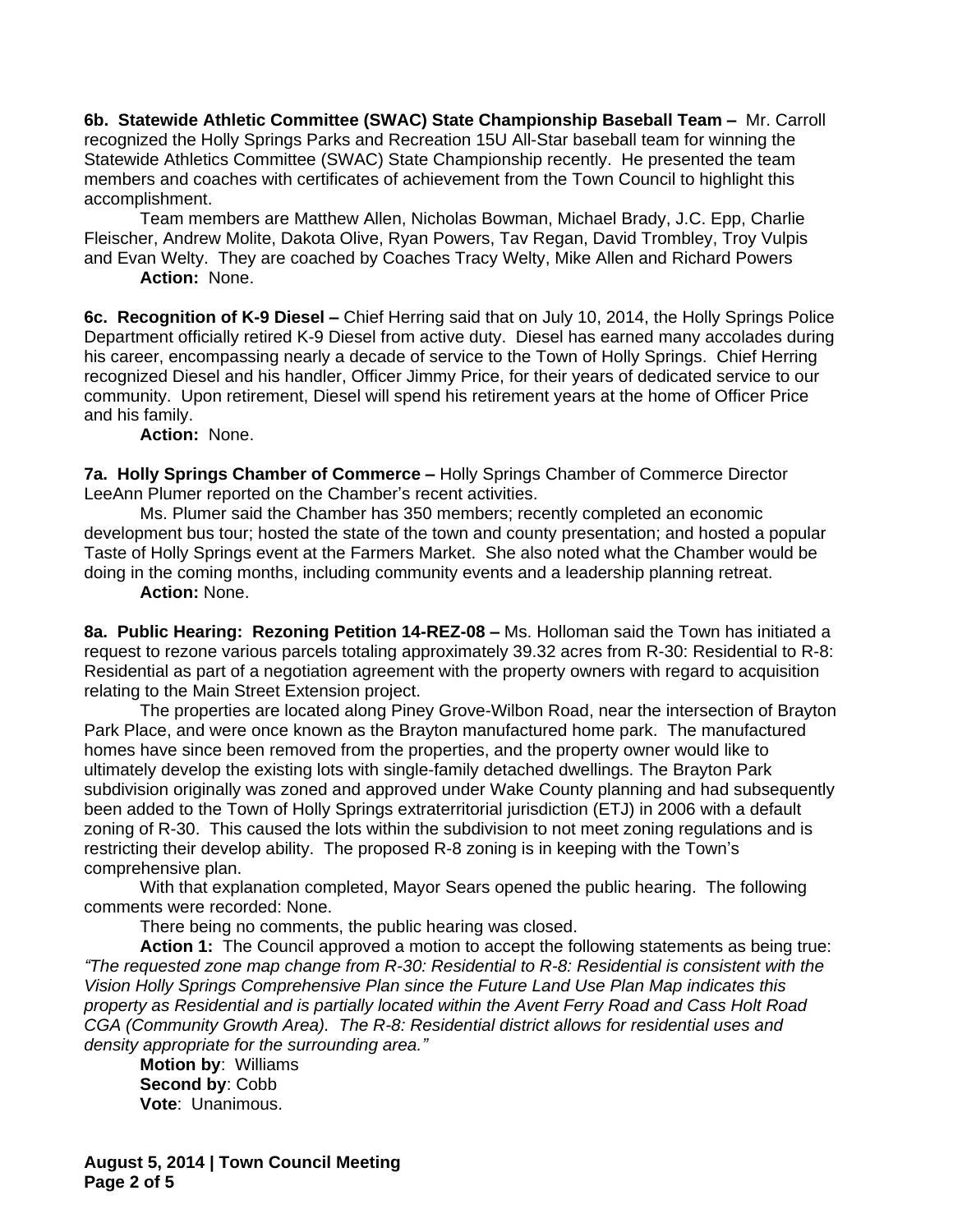**Action 2:** The Council approved a motion to adopt zoning ordinance 14-REZ-08 to change the zoning of properties formerly known as Brayton Park Place from R-30: Residential to R-8: Residential as submitted by the Town of Holly Springs.

**Motion by**: Cobb **Second by**: Dickson **Vote**: Unanimous. *A copy of Rezoning Ordinance 14-REZ-08 is attached to these minutes.*

**9. Consent Agenda:** The Council approved a motion to approve all items on the Consent Agenda. The motion carried following a motion by Councilman Sack, a second by Councilman Williams and a unanimous vote. The following actions were affected:

9a. Minutes – The Council approved minutes of the Council's regular meeting held July 15, 2014.

9b. Resolution 14-19 – The Council adopted Resolution 14-19 declaring vehicles surplus to the needs of the town. *A copy of Resolution 14-19 is attached to these minutes.*

9c. Resolution 14-20 -- The Council adopted Resolution 14-20 declaring certain personal property surplus to the needs of the town. *A copy of Resolution 14-20 is attached to these minutes.*

9d. Resolution 14-21 - The Council adopted Resolution 14-21 accepting a Governor's Highway Safety Program grant and committing local funding for additional traffic safety officers. *A copy of Resolution 14-21 is attached to these minutes.*

9e. Resolution 14-22- The Council adopted Resolution 14-22 declaring the Earp Street force main replacement project an emergency. *A copy of Resolution 14-22 is attached to these minutes.*

9f. East Side Regional Pump Station - The Council approved to award a contract in the amount of \$29,450 to Diehl & Phillips for a design-level preliminary engineering report for the east side regional pump station and to adopt a related budget amendment. *A copy of the budget amendment is attached to these minutes.*

9g. Budget Amendment, \$424,800 The Council adopted an amendment to the 2014-2015 budget in the amount of \$424,800 to purchase a new rescue truck. *A copy of the budget amendment is attached to these minutes.*

9h. West Side Sewer Study – The Council approved to award a contract in the amount of \$68,180 to Diehl & Phillips for a west side sewer study and to adopt a related budget amendment. *A copy of the budget amendment is attached to these minutes.*

**10a. Avent Ferry Road / Bypass Intersection Improvements -** Ms. Parrish said the scope of work described in a proposal is for the survey, civil design and environmental planning of the Avent Ferry Road / Bypass intersection improvements.

She said Kimley Horn and Associates completed a transportation analysis last fall that evaluated several alternative intersection designs to determine the most effective and efficient design. As both roadways are State roadways, the North Carolina Department of Transportation worked closely with the Town to scope the study, although the Town actually paid for the study.

The Town Council was presented with conclusions of the traffic study at its annual retreat this winter, and directed staff to proceed with soliciting funding for the project. Since that time, the Mayor and staff have solicited funding from NCDOT and the General Assembly.

Ms. Parrish said the Town secured both spot safety funds and contingency money from NCDOT totaling \$1,025,000, and she added that the Town was very fortunate to have received this funding. The Town will be responsible for \$625,000 in funding for the project. She noted that the Town has not yet received the municipal agreement from NCDOT which contractually secures the funding; however, NCDOT is working on assembling it as quickly as possible.

Staff recommends that the Town move forward with approval of the survey and design contract so that the project will be started. If the project is started now, the Town's consultant estimates that construction could begin in June 2015 with completion by November 2015.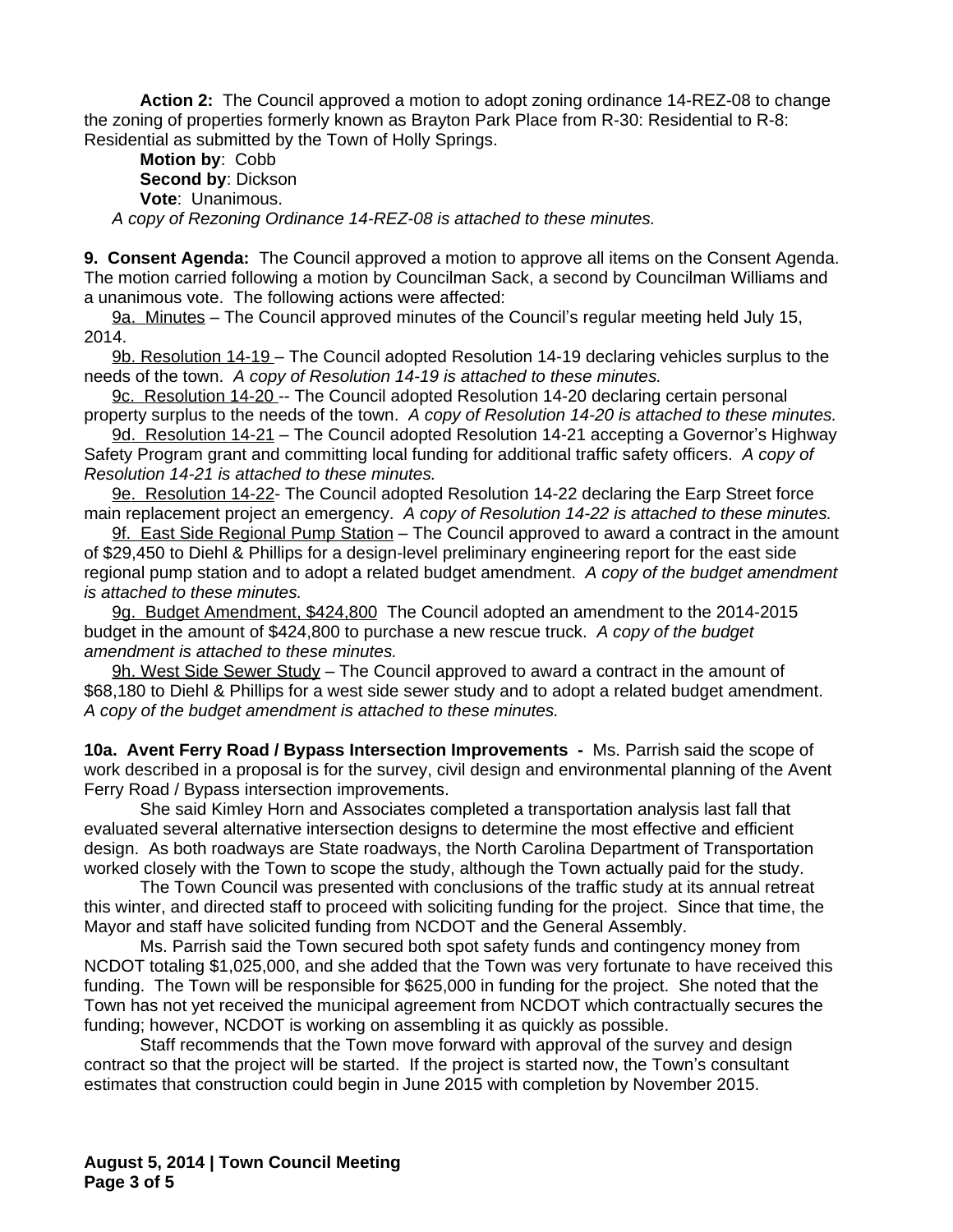Ms. Parrish said that Kimley Horne and Associates is the firm that performed the traffic analysis. They also completed work on another transportation project in the area, and the Town has been pleased with that work.

**Action #1:** The Council approved a motion to award a contract in the amount of \$172,100 to Kimley Horn and Associates for surveying, civil design and environmental planning of the Avent Ferry Road / Bypass intersection improvements.

**Motion by**: Sack **Second by**: Williams

**Action #2:** The Council approved a motion to adopt a related budget amendment approving funding in the amount of \$172,100 for the contract plus a contingency of \$17,000, for a total of \$189,100.

**Motion by**: Dickson **Second by**: Cobb *A copy of the budget amendment is attached to these minutes.*

**10b. Parks and Recreation Advisory Committee Appointments -** Mr. Bradley said the Parks and Recreation Advisory Committee has four vacancies that need to be filled. One vacancy is the remaining term of member Stephane Daniel, who submitted a letter of resignation on July 22. There is one year remaining on Mr. Daniel's term.

Also, three members' terms expired as of June 30. Of the three members, two are seeking reappointment, Kari McCloud and Winston Shade. Terms on the Parks and Recreation Advisory Committee are three years.

After advertisement on the Town's website, the Parks and Recreation office received seven applications, including two from Ms. McCloud and Mr. Shade. Applications were received from: Amanda Gaskins, 137 Lacombe Ct; Bryan Gower, 5013 Salem Ridge Road; Kari McCloud, 329 Hallwood Ct.; Daniel Price, 241 Arctic Ridge Way; Winston Shade, 4717 Greenpoint Ln.; Elizabeth Stone, 105 Echo Hills Ct.; and Susan Zepeda, 108 Shopsgate Ct.

**Action #1:** The Council approved a motion to accept the resignation of Stephane Daniel from the Parks and Recreation Advisory Committee.

**Motion by**: Sack **Second by**: Cobb **Vote**: Unanimous.

**Action #2:** The Council approved a motion to appoint Elizabeth Stone to serve out an unfulfilled term on the Holly Springs Parks and Recreation Committee expiring June 30, 2016. **Motion by**: Cobb **Second by**: Sack **Vote**: Unanimous.

**Action #3:** The Council approved a motion to reappoint Kari McCloud and Winston Shade to the Holly Springs Parks and Recreation Advisory Committee with terms expiring June 30, 2017. 11.

**Motion by:** Dickson **Second by:** Cobb **Vote:** Unanimous**.**

**Action #4:** The Council approved a motion to appoint new member Daniel Price to the Holly Springs Parks and Recreation Advisory Committee with terms expiring June 30, 2017. **Motion by:** Cobb **Second by:** Sack **Vote:** Unanimous**.**

**August 5, 2014 | Town Council Meeting Page 4 of 5**